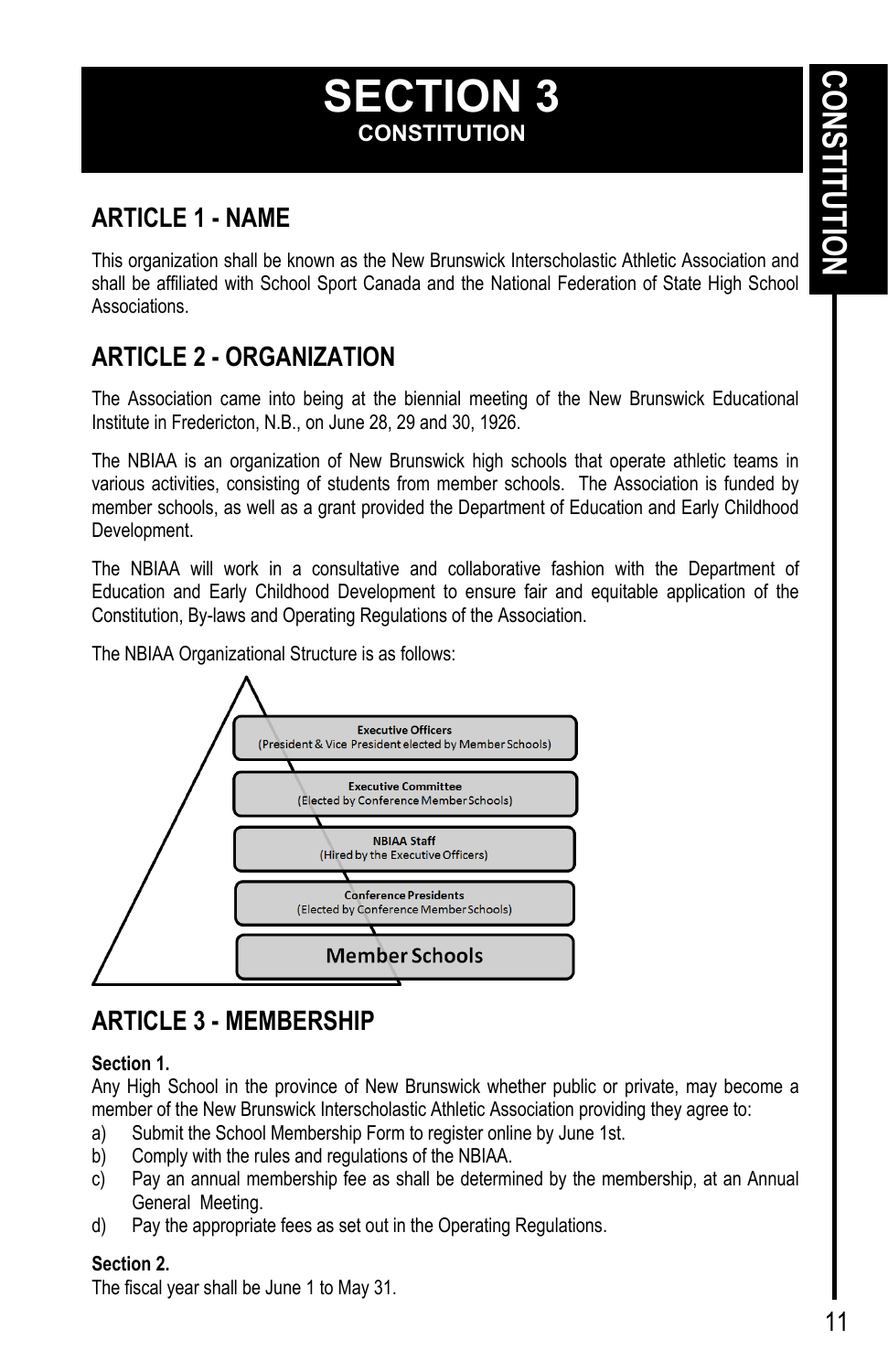# **ARTICLE 4 - EXECUTIVE COMMITTEE**

## **Section 1.**

The Executive Committee shall consist of one representative per classification per Conference, one Anglophone and one Francophone designate will act as direct liaisons through the NBIAA to the Department of Education and Early Childhood Development as non-voting members and the Executive Officers. Executive Officers shall include the President, Vice President, Past President and the Executive Director.

Note: Representatives appointed to the Executive Committee must be Principals or B contract teachers.

### **Section 2.**

The President and the Vice-President shall be elected at Annual Meetings of the Association. The term of office for the President and Vice-President shall be for a possible, two (2) successive three-year terms.

### **Section 3.**

For purposes of continuity, the Executive Director shall be appointed by the Executive Committee rather than elected.

The position of the Executive Director:

- a) shall be an appointed full-time position;
- b) shall not vote at any meetings of the Association.

### **Section 4.**

Any vacancies which may occur among the Executive Officers shall be filled through appointment by the Executive Committee until the next AGM.

### **Section 5.**

60% of the Executive Committee shall constitute a quorum.

## **Section 6.**

The expenses of Executive Committee members incurred in traveling to and from scheduled meetings shall be borne by the Association.

## **Section 7.**

The signing officers of the Association shall be 2 of the following: President, Executive Director and 2 other designates decided by the Executive Committee.

# **ARTICLE 5 - DUTIES OF THE EXECUTIVE COMMITTEE**

## **Section 1.**

The EXECUTIVE COMMITTEE shall have full control of the affairs of the Association in accordance of the By-Laws and Operating Regulations. Regular meetings of the Executive Committee shall be held four times a year, with others called by the President or Executive Director as often as the business of the Association requires. If three consecutive meetings are missed, the member shall be replaced (extenuating circumstances may be considered). The Executive Committee may authorize exceptions (under extreme circumstances) to the association's By-Laws and Operating Regulations and has the authority to rule on any issue not clearly covered in the handbook.

## **Section 2.**

The Executive Committee has jurisdiction over regional to provincial affairs.

## **Section 3.**

The Executive Committee shall be the sole agent responsible for rendering decisions in the specific areas of: Operating Regulations (Activities and Playoff Systems). Coaches' Associations,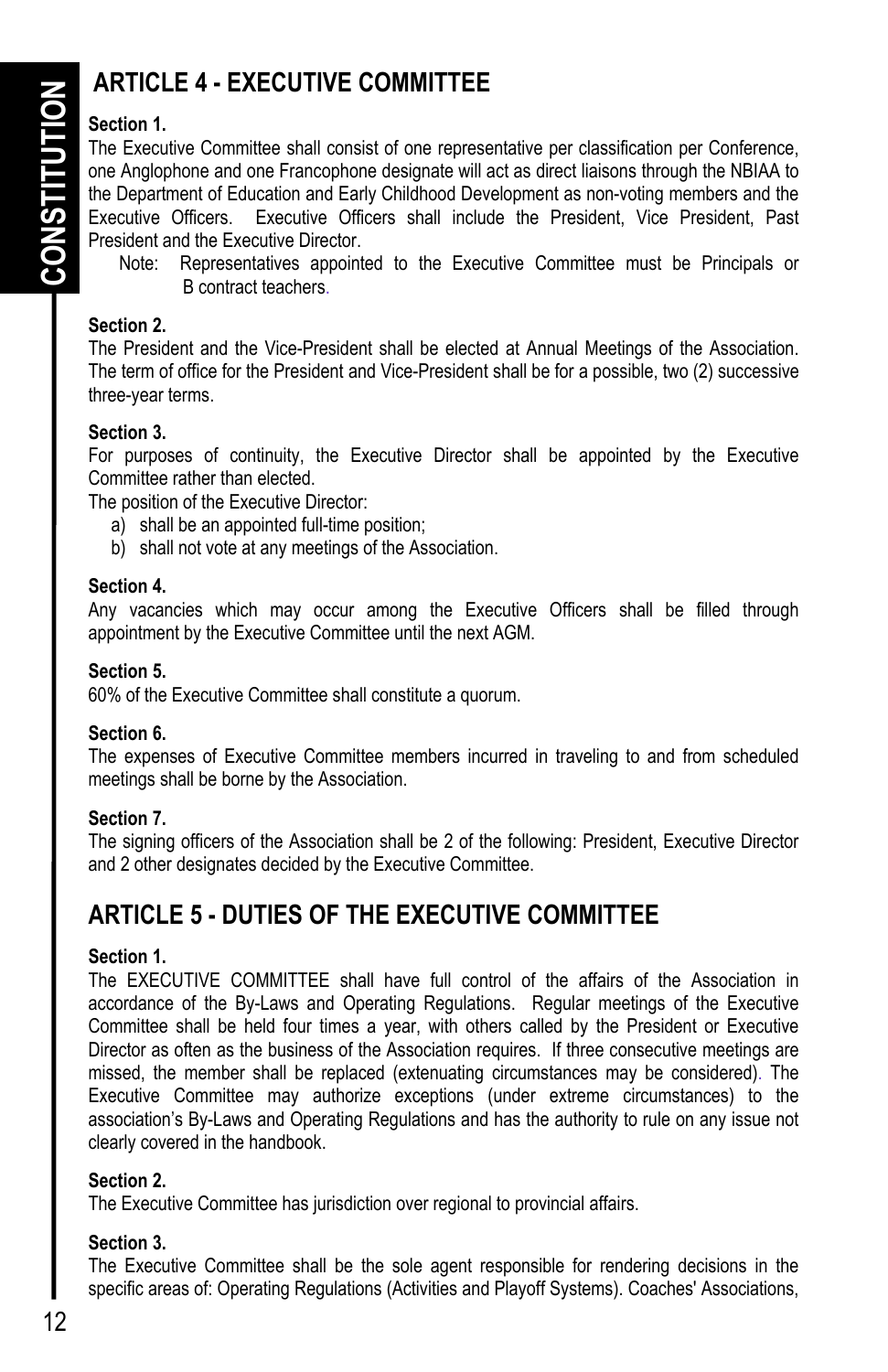Conferences and individual schools may petition the Executive Committee to request amendments or revisions to established procedures.

#### **Section 4.**

The Executive Committee, with valid reason(s), may request the resignation of any member at any time prior to the expiry date of that member's term of office.

### **Section 5.**

PRESIDENT:

- a) shall be presiding officer of the Association and shall attend General and Executive meetings of the Association.
- b) shall be the official spokesperson for the Association.
- c) shall have general supervision of all matters and affairs of the Association.
- d) shall appoint or assign members of the Executive Committee to positions of responsibility pertaining to the business of the Association.

#### **Section 6.**

VICE PRESIDENT:

The Vice President shall attend General and Executive meetings of the Association and in the absence of the President, have all the powers and duties of the President. At all times the Vice President shall assist with the overall administration of the Association.

#### **Section 7.**

PAST PRESIDENT:

The Past President shall retain office for a minimum two (2) years or as determined by the Executive Committee. They shall have all rights and privileges of a member of the Executive Committee.

#### **Section 8.**

NBIAA STAFF:

- a) shall manage the day to day affairs of the Association.
- b) shall be responsible for the records, correspondence and other property of the Association.
- c) shall attend all General and Executive meetings, and keep accurate records of the proceedings.
- d) shall interact with the media, amateur sports bodies, officials' organizations and other sports-associated agencies.
- e) shall prepare press releases relative to competitions and pertinent matters.
- f) shall prepare the annual activity calendar.
- g) shall control all financial operations; prepare budgets and financial statement, collection of monies, payment of bills, record keeping, banking and arrange for audit.
- h) shall edit and produce the Calendar of Events.
- i) shall interpret and enforce all articles and policies of the NBIAA.
- j) shall organize Executive Committee meetings and distribute the minutes to committee members.
- k) shall organize the Annual General Meeting and distribute AGM minutes to the membership.
- l) shall arrange conference calls or special meetings when required.
- m) shall order and distribute provincial championship awards.
- n) shall oversee all aspects of school membership, team registration, player registration and insurance.
- o) shall maintain liaison with the School Sport Canada and the National Federation of State High School Associations.
- p) shall maintain records of Provincial Championship.
- q) shall keep the President informed of controversial matters and regularly report on all activities to the Executive Committee.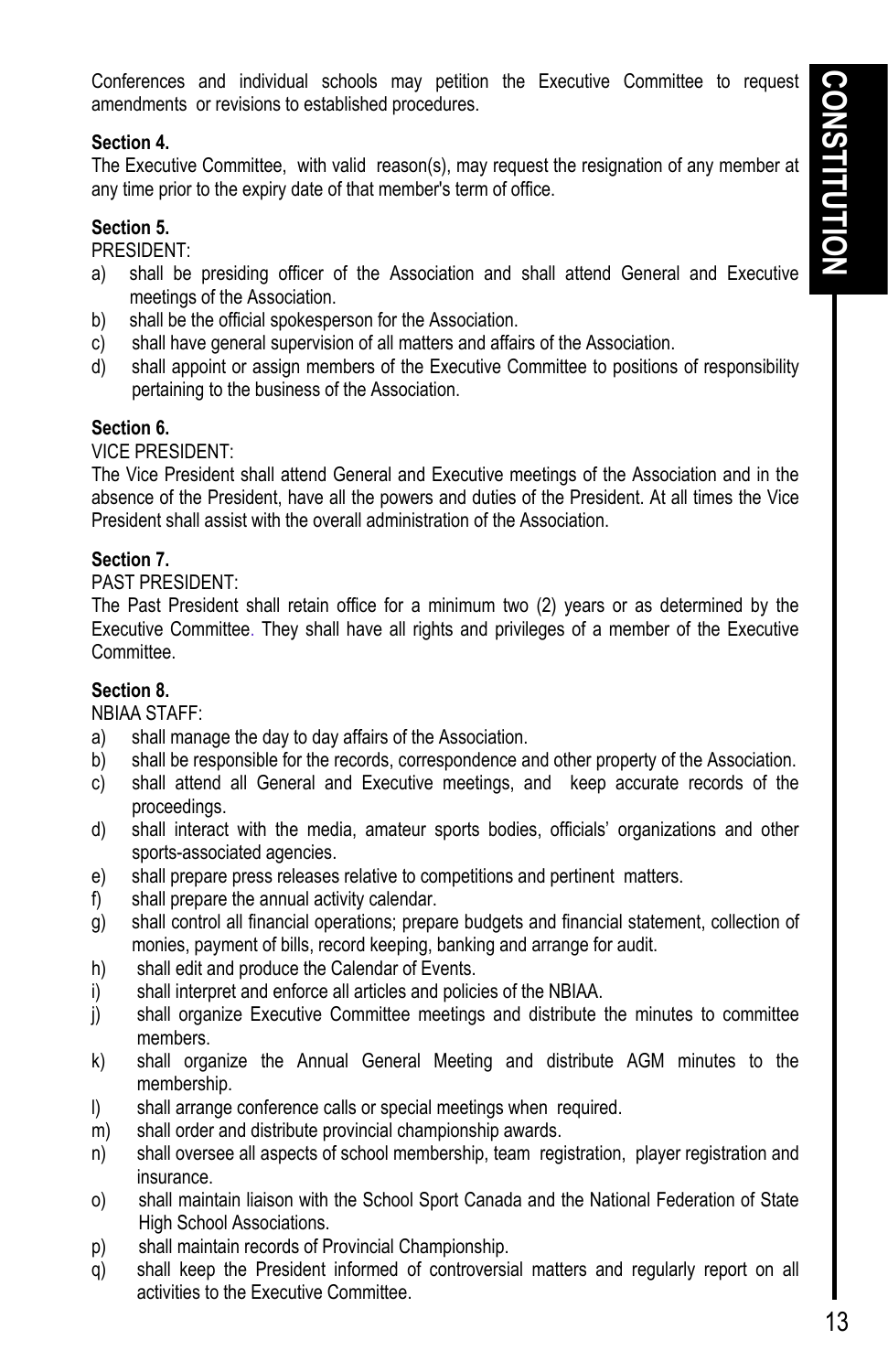- **CONSTITUTION**  CONSTITUTION
- r) shall co-ordinate Special Projects.
- s) shall attend competitions when feasible.
- t) shall be an ex-officio member of all Association committees.

## **Section 9.**

#### CONFERENCE REPRESENTATIVES:

- a) shall attend all General, Executive and Conference meetings.
- b) must attend two (2) of the three (3) conference meetings on a yearly basis (extenuating circumstances may be considered).
- c) shall liaison concerns to the Executive Committee from their respective Conferences.
- d) shall keep the Conference membership informed of happenings and issues pertaining to regional and provincial matters.
- e) shall attend provincial competitions hosted by their Conference when feasible.
- f) shall ensure that the rules and regulations of the Association are respected and followed by the membership of their Conference.
- g) shall keep the Conference membership abreast of changes of operating procedures.
- h) shall handle issues involving schools they represent within the Conference.
- i) Any member of the committee may resign at any time, upon sending a written notice to the Executive Director.

### **Section 10.**

SUPERINTENDENT REPRESENTATIVES:

- a) shall attend all General and Executive meetings.
- b) shall liaison concerns to the Executive Committee from their respective districts.
- c) shall keep the District Superintendents informed of happenings and issues pertaining to regional and provincial matters.
- d) shall attend provincial competitions hosted by their District when feasible.
- e) shall ensure that the rules and regulations of the Association are respected and followed by the membership of their District.
- f) shall keep the District Superintendents abreast of changes of operating procedures.
- g) shall handle issues involving superintendents they represent.

# **ARTICLE 6 - CONFERENCE STRUCTURE**

Each Conference shall have identical Executive structures, elected every two years - President , Vice-President and Secretary-Treasurer. The President will be one of the A, AA, or AAA conference representatives. A Discipline Committee shall also be in place.

### **Duties of the Conference President:**

- a) shall be appointed for a two year term.
- b) shall hold conference representative elections every two years North and West on odd years and East and South on even years.
- c) shall be the presiding officer of the Conference Meetings.
- d) shall have general supervision of all matters and affairs of the Conference.
- e) shall oversee the conference financial affairs.
- f) shall be the official spokesperson for the conference.
- g) shall call at least three general meetings of the conference members (Fall, Winter, Spring).
- h) shall communicate with the president of the adjacent regional conference pertaining to regional playoffs sites and tournament managers.
- i) shall communicate regional sites and tournament managers' names to the NBIAA office.
- j) shall appoint sport chairs to administer scheduling and standings of conference leagues and tournaments.
- k) shall establish a conference disciplinary committee.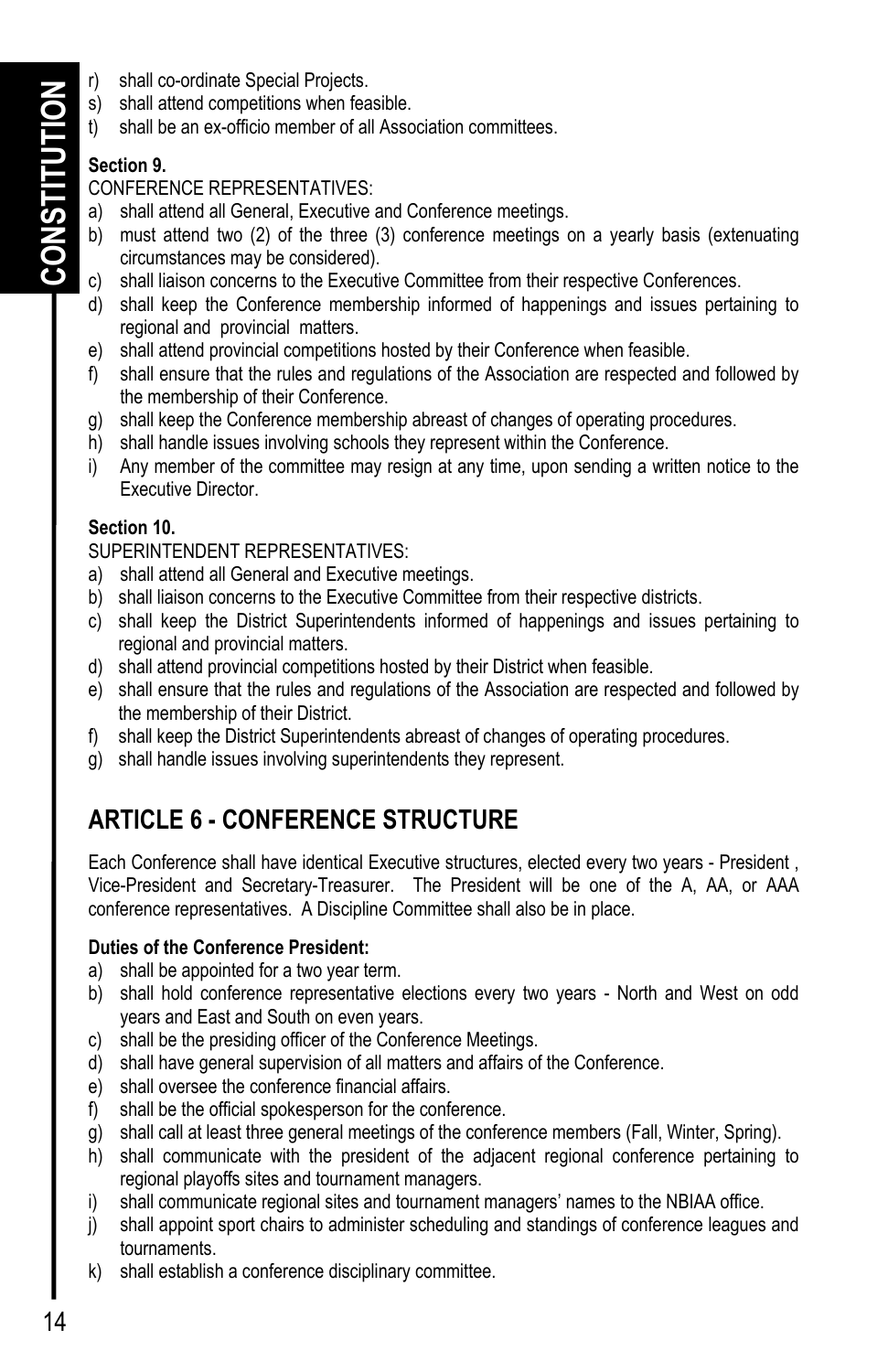- l) shall enforce all articles and policies of the NBIAA.
- m) shall keep the NBIAA Executive Director informed of controversial matters and regularly report on all activities.
- n) may invite a principal or teacher from within their conference to attend Executive Committee meetings in a non-voting capacity.

# **ARTICLE 7 - COACHES ASSOCIATIONS**

#### **Section 1.**

Coaches' Associations are advisory groups only.

#### **Section 2.**

Coaches' Associations are to follow the same guide lines as established by the NBIAA for their Annual General Meeting (re: notices-of-motion and quorums) for the passage of significant recommendations.

# **ARTICLE 8 - RULES OF ORDER**

The rules contained in Robert's Rules of Order shall govern the proceedings at general meetings and associate affairs, unless the rules contradict the Constitution and By-laws of this association.

# **ARTICLE 9 - ANNUAL GENERAL MEETING**

#### **Section 1.**

The AGM shall be held during the month of June in each school year.

#### **Section 2.**

The AGM shall be held on one (1) day, commencing at 9:30 AM.

# **ARTICLE 10 - VOTING**

#### **Section 1.**

At any annual or general meeting of the Association voting shall be conducted by schools. Each member school in good standing (annual dues paid) shall be entitled to one (1) vote.

### **Section 2.**

The voting and speaking privileges of a member school at any annual or general meeting of the Association shall be exercised by the principal or designated teacher from the staff.

#### **Section 3**.

With the exception of the Executive Director, each Executive Officer shall have full voting privileges at all NBIAA Annual or General meetings.

# **ARTICLE 11 – AMENDMENTS**

This Constitution and By-Laws may be amended at any Annual General Meeting of the Association by either of the two (2) following methods (see Sections 1 & 2):

#### **Section 1.**

Notices-of-motion submitted in writing to the Executive Director not less than thirty (30) days in advance of the meeting at which they are to be introduced; may be adopted by 60% of those present\* and entitled to vote.

\* 'present' be defined as those present and registered at the beginning of the meeting.